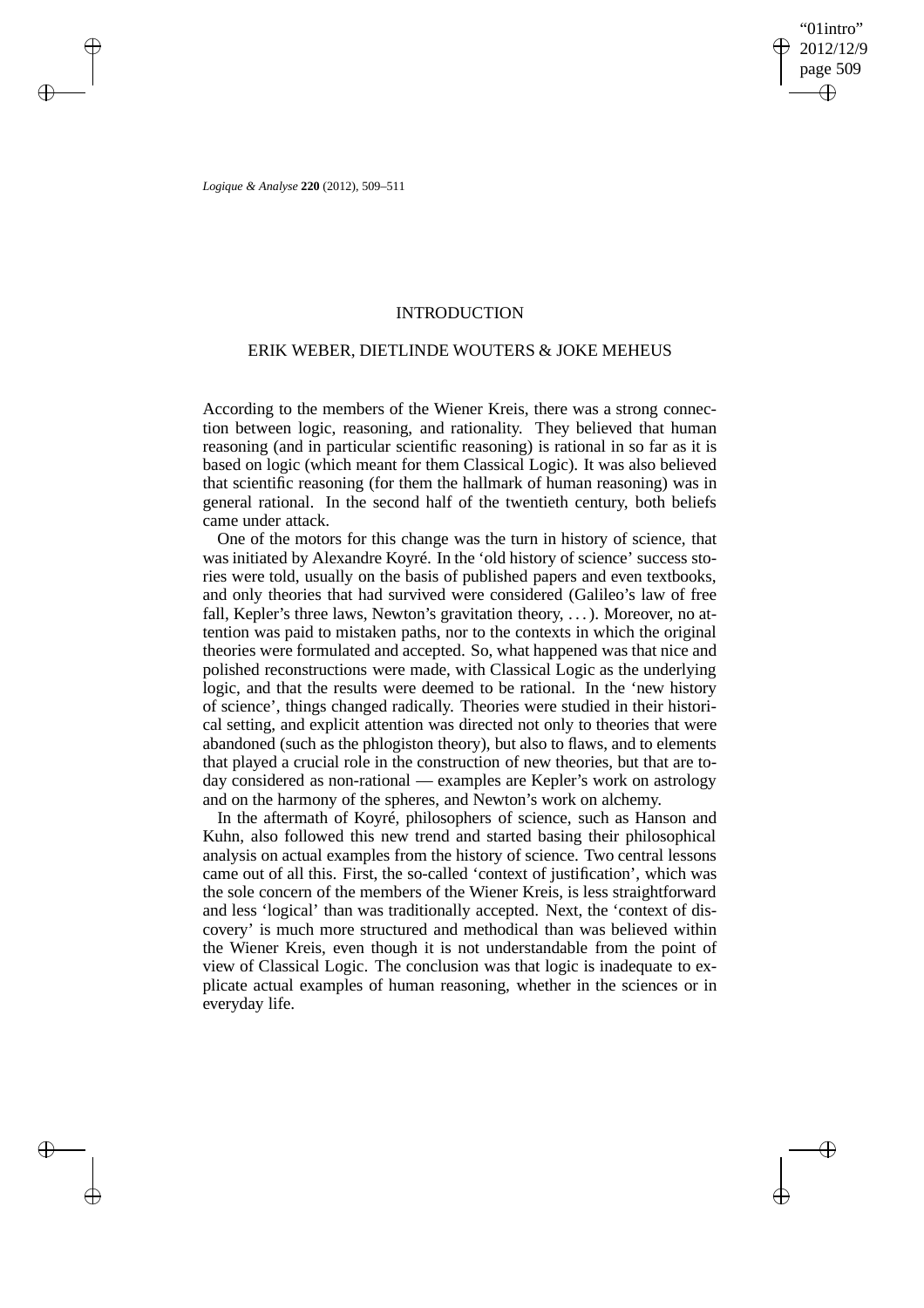"01intro" 2012/12/9 page 510 ✐ ✐

✐

✐

## 510 ERIK WEBER, DIETLINDE WOUTERS & JOKE MEHEUS

 $\rightarrow$ 

 $\rightarrow$ 

✐

✐

There were several reactions to this situation. Some scholars held on to the link between (classical) logic and rationality, but concluded that scientific reasoning (especially as it occurs in the context of discovery) is inherently non-rational or even irrational. Others gave up the connection between logic and rationality. They looked for tools elsewhere (mainly in psychology and cognitive science) to analyse the rational character of scientific reasoning, often at the expense of rigour and formal accuracy. Times have changed, however. Today, a multiplicity of formal frameworks (ranging from nonclassical logics over probability theory to Bayesian networks) is available in addition to Classical Logic. Also, historians and philosophers of science as well as psychologists have described a rich variety of patterns in both scientific and common sense reasoning.

The aim of the congress *Logic, Reasoning and Rationality* (Centre for Logic and Philosophy of Science, Gent, 20–22 September 2010) was to stimulate the use of formal frameworks to explicate concrete examples of human reasoning, and conversely, to challenge scholars in formal studies by presenting them with interesting new examples of actual reasoning. This special issue contains a selection of the more formal papers presented at the congress. Other papers presented at the congress will be published in a book (*Logic, Reasoning and Rationality*, Springer) and in special issues of the journals *Foundations of Science, Logic & Logical Philosophy* and *Philosophica*.

In *Transparent Quantification into Hyperpropositional Contexts de re* Marie Duží and Bjørn Jespersen provide two logical rules for transparent quantification into hyperpropositional contexts *de re*. One rule validates this inference: Mary believes of the Evening Star that it is a planet; therefore, there is an x such that Mary believes of x that it is a planet. The other rule validates this inference: the Evening Star is such that it is believed by Mary to be a planet; therefore, there is an x such that x is believed by Mary to be a planet.

The article *Tense and Temporal Reference. Hybrid Temporal Logic* by María Ponte and Margerita Vázquez is about the work of Arthur Prior. His approach to time has been neglected by semanticists for several reasons. According to Ponte and Vázquez, foremost among these reasons is the inability of Priorean tense logic to refer to times. Second is its inability to account for some important features of natural language such as temporal anaphora and the role of temporal constructions in discourse. Priorean tense logic has, however, one important advantage over other accounts: the internal perspective of time (due to its modal nature). Their paper examines extensions of Priorean tense logic in which reference to times is possible, focusing on the so-called hybrid temporal logic. Ponte and Vázquez line out some of its main features and analyse some of its philosophical implications.